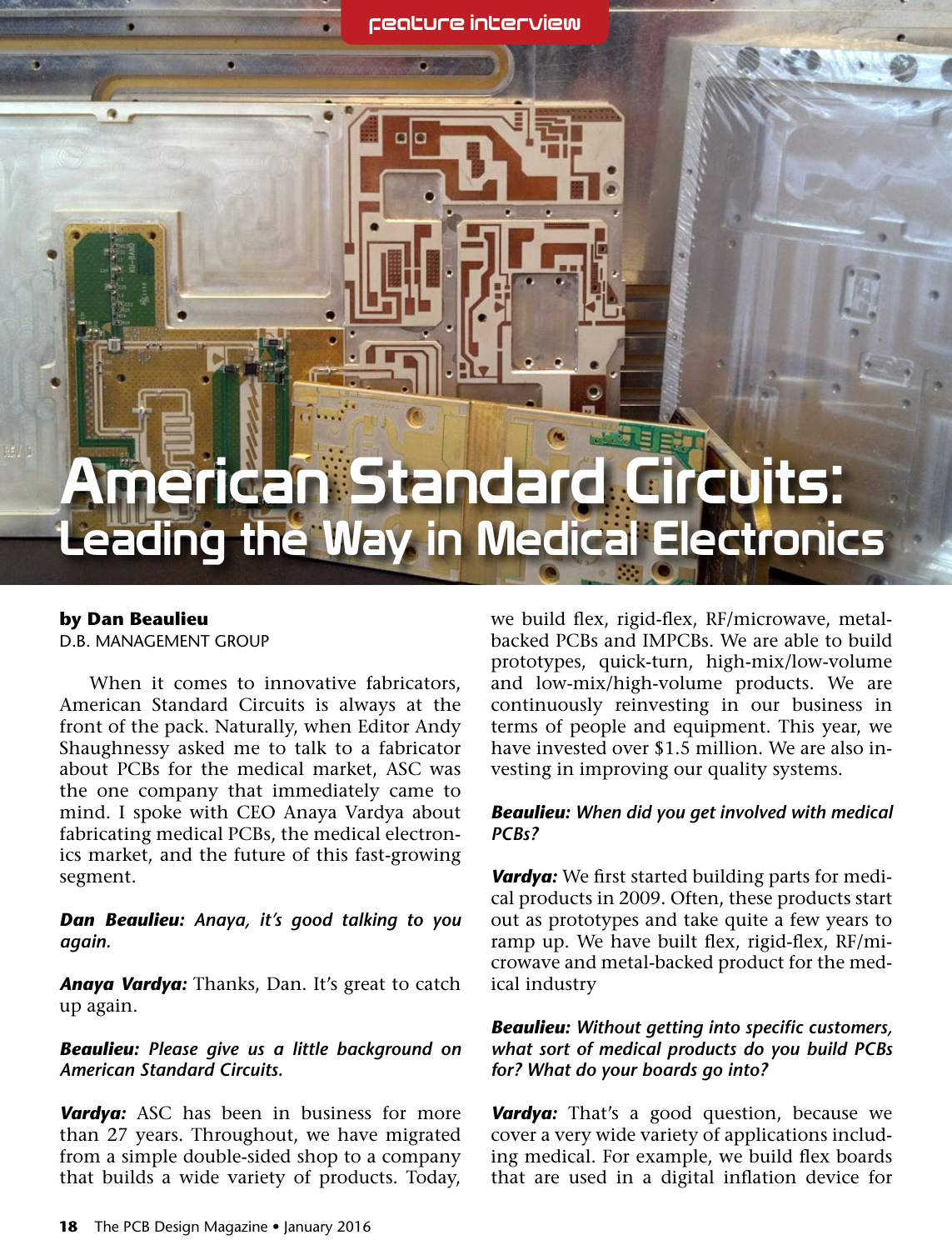

#### **We are honored, and deeply grateful to our customers,**

vendor partners and employees for making us North America's leader in PCB finishes. Thank you for an extraordinary year, and for the opportunity to be of service.

As we have since 1985, Uyemura-USA is committed to providing its customers with [significant advantages in performance, cost, and maintenance, and to supporting each](http://iconnect007.com/ads/links.php?id=1758) program with the industry's finest technical support.

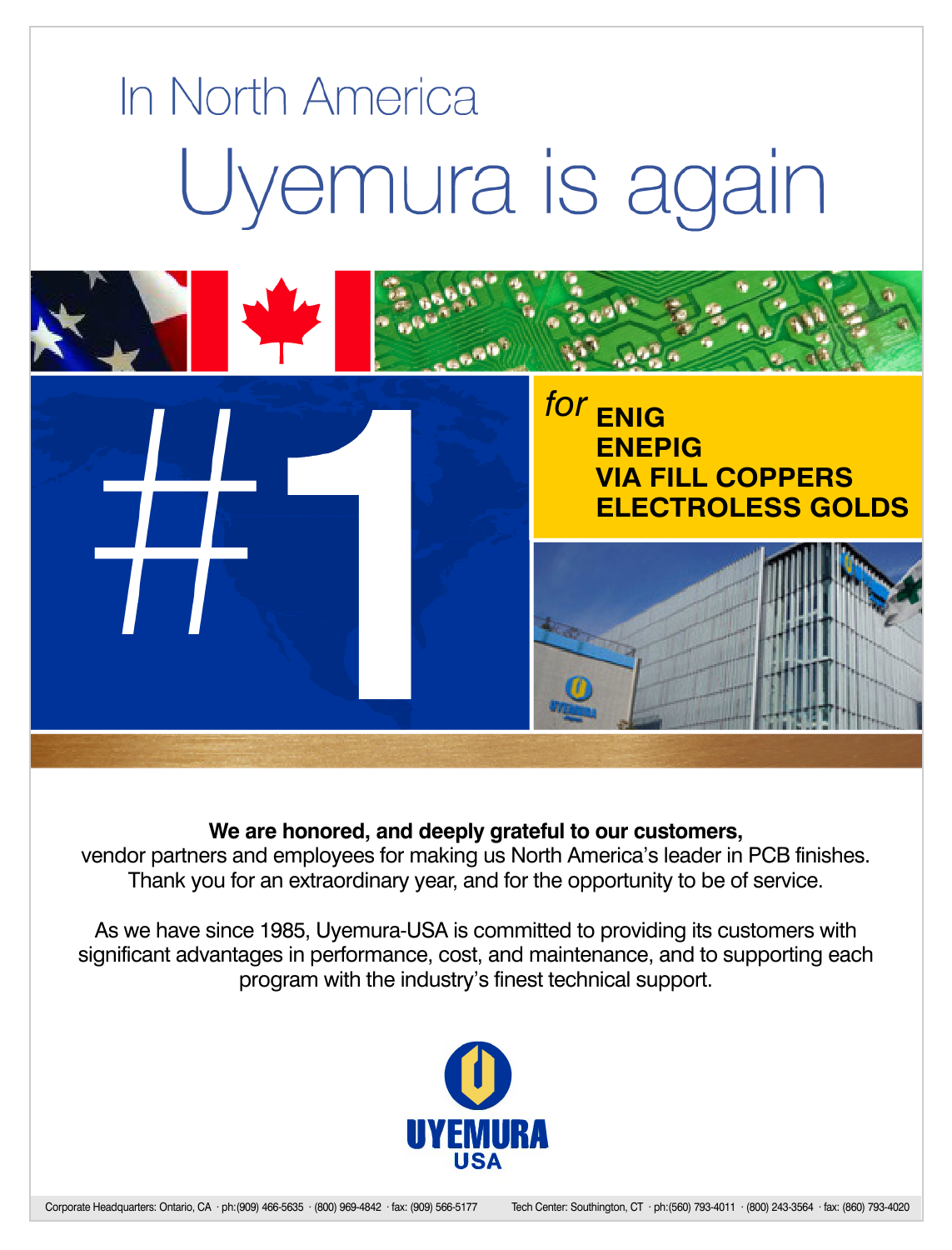

#### **American Standard Circuits: Leading the Way in Medical Electronics**



Anaya Vardya, CEO, American Standard Circuits.

heart stents. We also build boards, both flex and rigid-flex, that are used in blood analyzers. Then we have boards that go into a wide array of markets, such as small boards used as RFID tags in operating rooms. We build metal-backed boards that are used for LED lights for chairs in dentists' offices. One of our most challenging projects was building small rigid-flex boards for a pill camera. These boards are all built from a variety of materials, from Rogers ceramic materials to simple FR-4.

#### *Beaulieu: So you pretty much cover the gamut of medical electronic needs. Are there special or unique technologies that apply to this market?*

*Vardya:* While medical electronics use a wide variety of printed circuit board technologies, there appears to be increasing application of flex and rigid-flex PCBs in this market place.

#### *Beaulieu: Can you tell me roughly what percentage of your business is for medical electronics?*

*Vardya:* Today we estimate about 5% of our business is associated with Medical electronics. We anticipate that this will be a growing market segment for ASC.

*Beaulieu: Obviously, when you are dealing with medical applications, it is not over dramatic to talk about being a matter of life and death. Can you talk about what you do in terms of quality assurance and reliability to make sure you are giving your medical customers the very best product when it comes to those features?*

*Vardya:* Dan, one thing that helps us is that we build everything in our facility assuming it needs to be certified to a minimum of IPC Class 3. Reliability is a critical part of what we do especially since we do build a lot of products that are safety related—including boards for active safety automotive electronics. We have invested and trained our quality manager to be an IPC-600-A trainer. We have subsequently certified many of our quality inspectors to IPC-600-A. We are also currently pursuing our AS9100C certification. While this does not directly apply to medical electronics, it is clearly improving our quality system which benefits all of our customers.

#### *Beaulieu: What do you see for the future of medical electronics?*

*Vardya:* I believe that the future for medical electronics is very bright.

#### *Beaulieu: And what are you doing to continue being on the cutting edge when it comes to meeting technology needs?*

*Vardya:* We are investing in people and equipment. We recently appointed Jim Zeman, an industry veteran, to be our director of quality. Jim has many years of experience at Ibiden as a quality manager and is well versed in Japanese techniques. In addition, we hired another industry veteran earlier this year, Rob Coleman, as our VP of operations.

#### *Beaulieu: So you are putting together a real toprate team. I know those guys, and they're very strong. Have you invested in technology with equipment as well?*

*Vardya:* Yes, we have also invested in both software and equipment to improve our capabilities. We invested in TrueChem software to enable us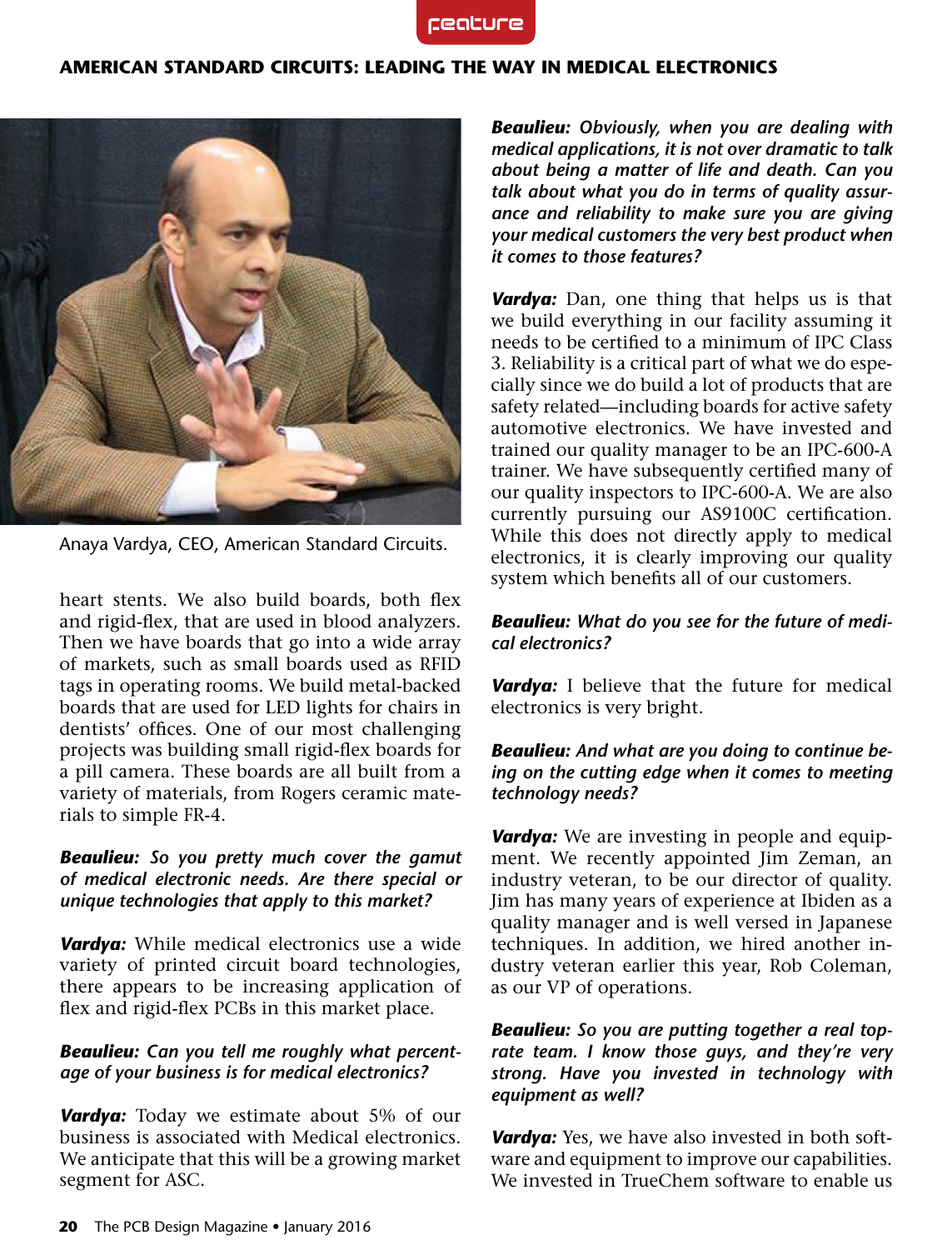# Pulsonix

**Advanced Schematic Capture and PCB** Design Software

## A refreshing approach to simplifying Schematic Capture and PCB Design

- Import filters for all major tools (designs and libraries)
- Very easy to learn and use
- 5-Star Service and Support

**Download a Free Trial** 

info@pulsonix.com www.pulsonix.com